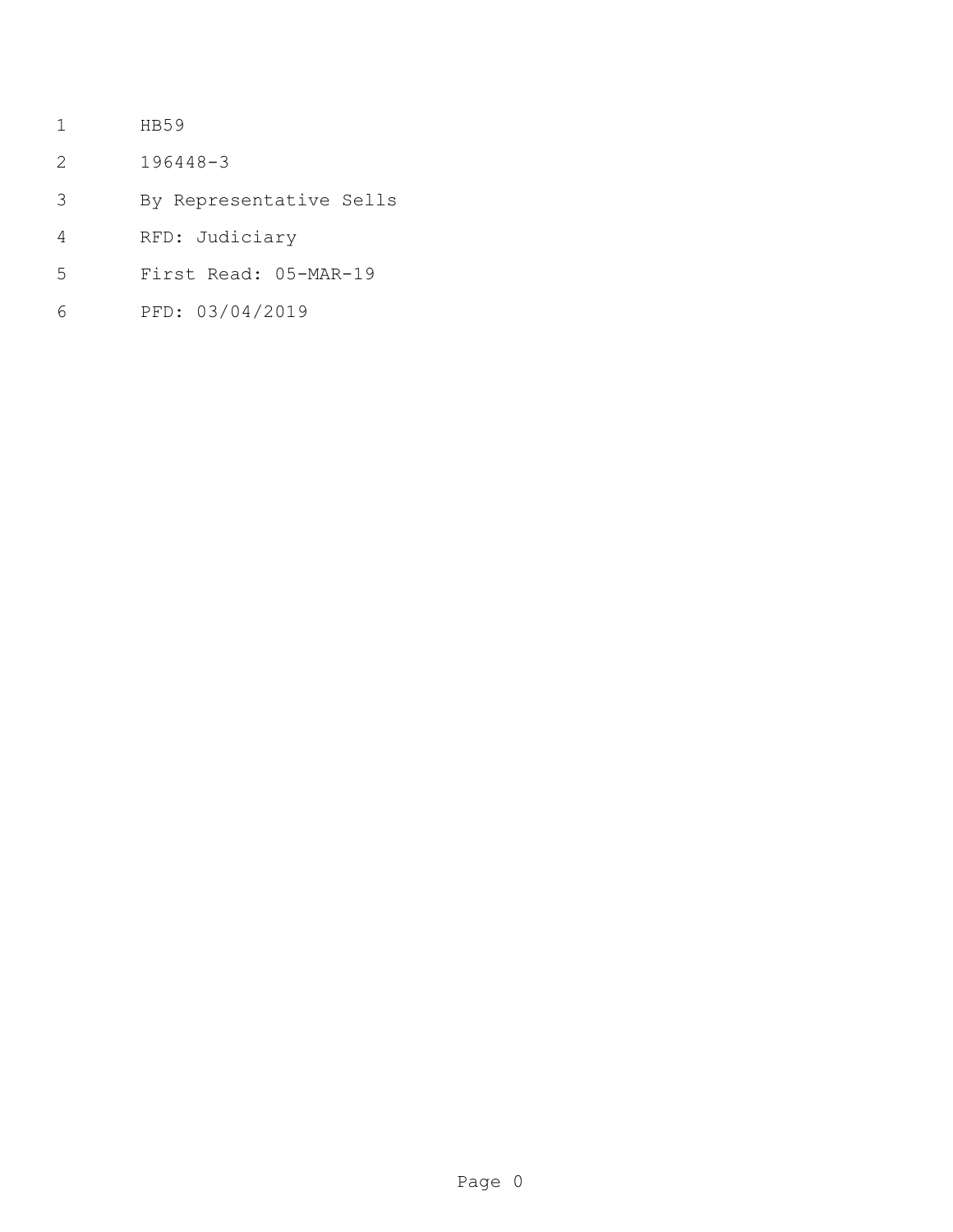196448-3:n:02/20/2019:CNB/bm LSA2018-3262R2 SYNOPSIS: Under existing law, the murder of a first responder is not a capital offense. This bill would provide that the murder of a first responder would be a capital offense. 12 Under existing law, there are certain aggravating circumstances listed for capital offenses. This bill would include as an aggravating circumstance a victim of a capital offense who was 17 a law enforcement officer, a prison or jail quard, 18 or a first responder. Amendment 621 of the Constitution of Alabama of 1901, now appearing as Section 111.05 of the Official Recompilation of the Constitution of Alabama of 1901, as amended, prohibits a general law whose purpose or effect would be to require a new or increased expenditure of local funds from becoming effective with regard to a local governmental entity without enactment by a 2/3 vote unless: it comes within one of a number of

Page 1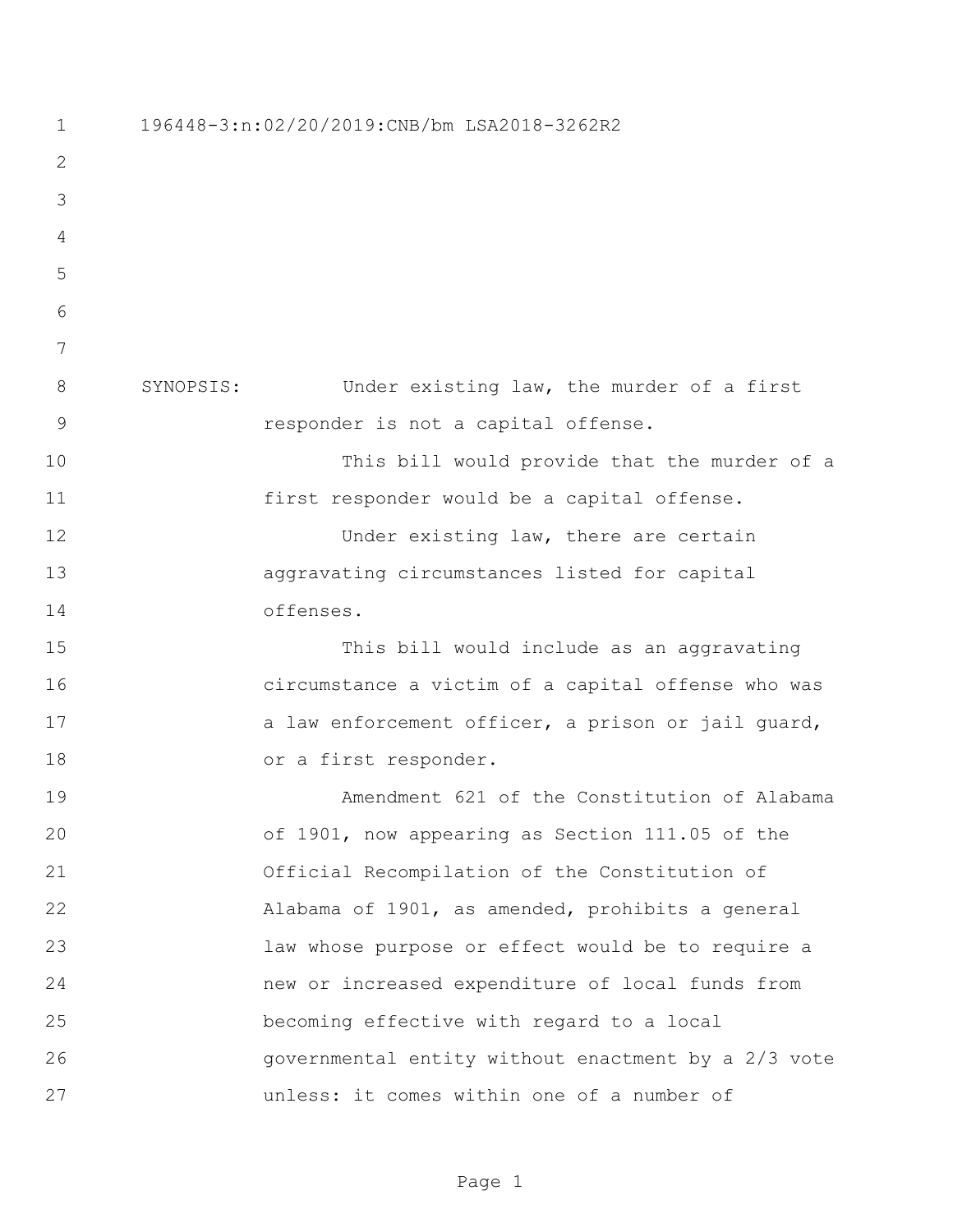**specified exceptions;** it is approved by the affected entity; or the Legislature appropriates funds, or provides a local source of revenue, to the entity for the purpose.

 The purpose or effect of this bill would be to require a new or increased expenditure of local 7 funds within the meaning of the amendment. However, 8 bill does not require approval of a local governmental entity or enactment by a 2/3 vote to become effective because it comes within one of the 11 specified exceptions contained in the amendment.

 A BILL TO BE ENTITLED 15 AN ACT

 To amend Sections 13A-5-40 and 13A-5-49, Code of Alabama 1975, as amended by Act 2018-537, 2018 Regular Session, relating to capital offenses; to provide that murder of a first responder would be a capital offense; to include within the aggravating circumstances to be considered in sentencing for a capital offense circumstances when the victim was a law enforcement officer, a prison or jail guard, or first responder; and in connection therewith would have as its purpose or effect the requirement of a new or increased expenditure of local funds within the meaning of Amendment 621 of the Constitution of Alabama of 1901, now appearing as

Page 2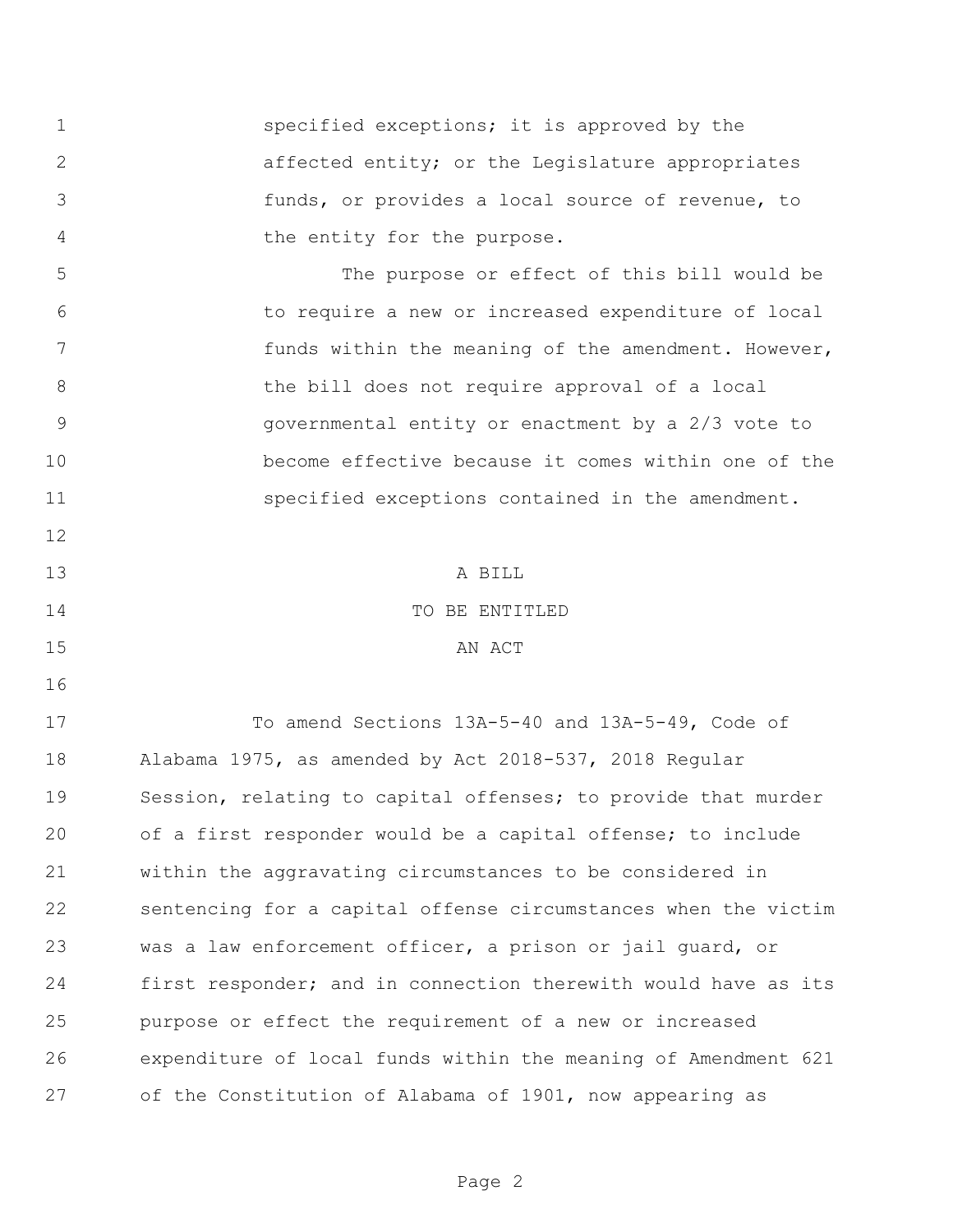| $\mathbf 1$    | Section 111.05 of the Official Recompilation of the            |
|----------------|----------------------------------------------------------------|
| 2              | Constitution of Alabama of 1901, as amended.                   |
| 3              | BE IT ENACTED BY THE LEGISLATURE OF ALABAMA:                   |
| 4              | Section 1. Sections 13A-5-40 and 13A-5-49, as                  |
| 5              | amended by Act 2018-537, 2018 Regular Session, Code of Alabama |
| 6              | 1975, are amended to read as follows:                          |
| 7              | $"$13A-5-40.$                                                  |
| 8              | "(a) The following are capital offenses:                       |
| $\overline{9}$ | "(1) Murder by the defendant during a kidnapping in            |
| 10             | the first degree or an attempt thereof committed by the        |
| 11             | defendant.                                                     |
| 12             | "(2) Murder by the defendant during a robbery in the           |
| 13             | first degree or an attempt thereof committed by the defendant. |
| 14             | "(3) Murder by the defendant during a rape in the              |
| 15             | first or second degree or an attempt thereof committed by the  |
| 16             | defendant; or murder by the defendant during sodomy in the     |
| 17             | first or second degree or an attempt thereof committed by the  |
| 18             | defendant.                                                     |
| 19             | "(4) Murder by the defendant during a burglary in              |
| 20             | the first or second degree or an attempt thereof committed by  |
| 21             | the defendant.                                                 |
| 22             | "(5) Murder of any police officer, sheriff, deputy,            |
| 23             | state trooper, federal law enforcement officer, or any other   |
| 24             | state or federal peace officer of any kind, or prison or jail  |
| 25             | guard, while such the officer or guard is on duty, regardless  |
| 26             | of whether the defendant knew or should have known the victim  |
| 27             | was an officer or guard on duty, or because of some official   |

Page 3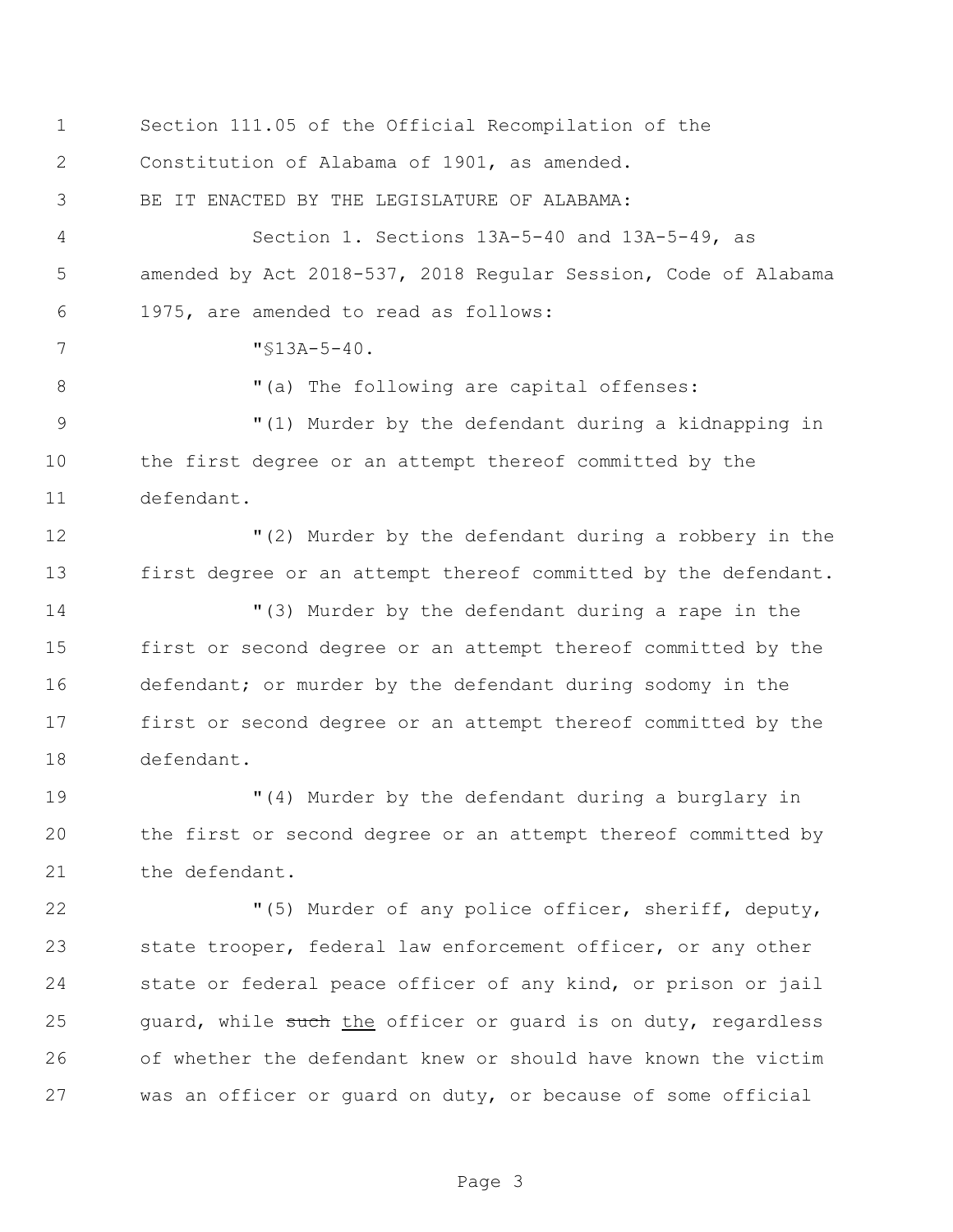- 1 or job-related act or performance of such the officer or guard.
- "(6) Murder committed while the defendant is under sentence of life imprisonment.

 "(7) Murder done for a pecuniary or other valuable consideration or pursuant to a contract or for hire.

 "(8) Murder by the defendant during sexual abuse in the first or second degree or an attempt thereof committed by the defendant.

 "(9) Murder by the defendant during arson in the 11 first or second degree committed by the defendant; or murder by the defendant by means of explosives or explosion.

 "(10) Murder wherein two or more persons are murdered by the defendant by one act or pursuant to one scheme or course of conduct.

 "(11) Murder by the defendant when the victim is a state or federal public official or former public official and 18 the murder stems from or is caused by or is related to his official position, act, or capacity.

 "(12) Murder by the defendant during the act of unlawfully assuming control of any aircraft by use of threats or force with intent to obtain any valuable consideration for 23 the release of said the aircraft or any passenger or crewmen 24 thereon, or to direct the route or movement of said the 25 aircraft, or otherwise exert control over said the aircraft.

 "(13) Murder by a defendant who has been convicted of any other murder in the 20 years preceding the crime;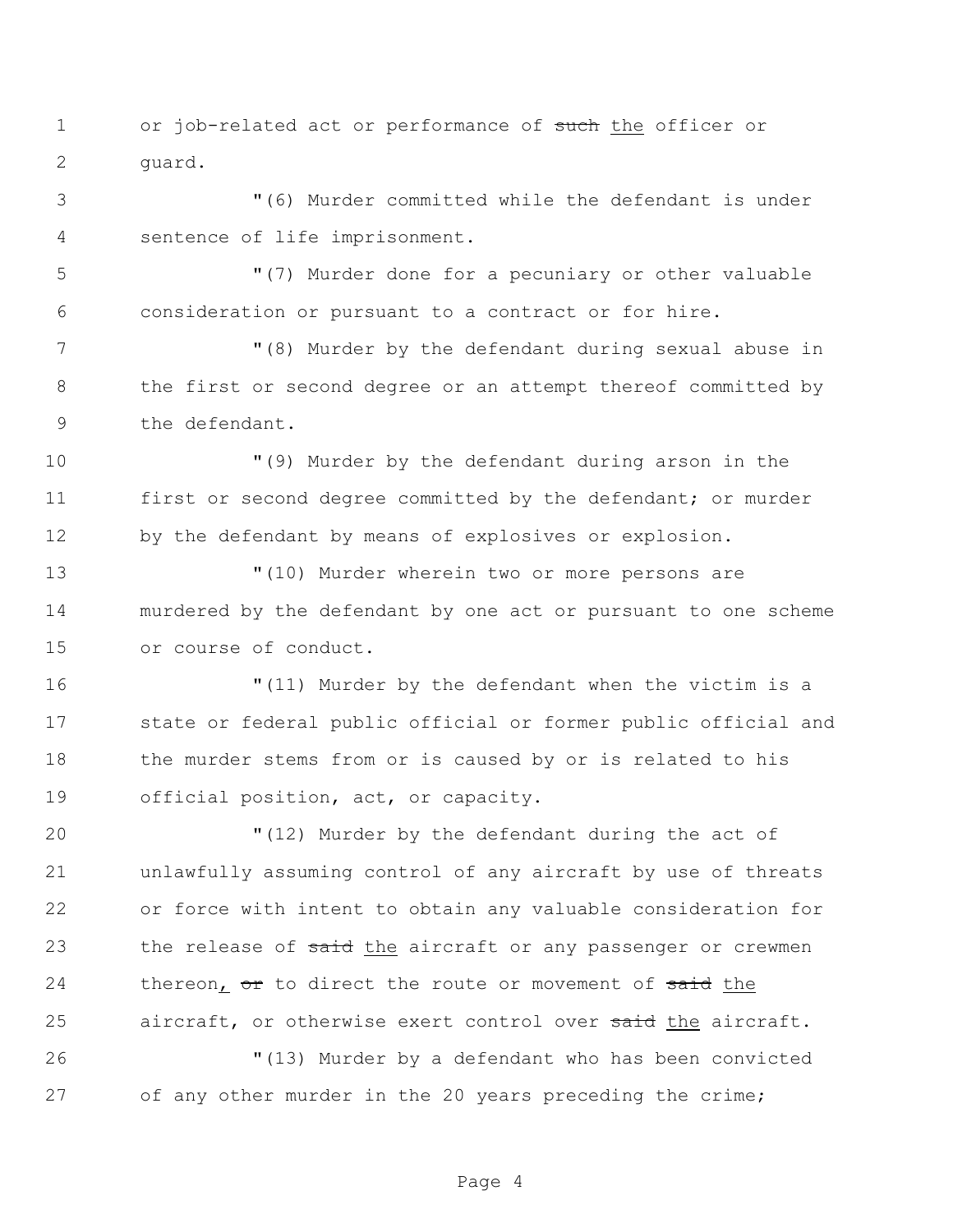provided that the murder which constitutes the capital crime shall be murder as defined in subsection (b) of this section; and provided further that the prior murder conviction referred to shall include murder in any degree as defined at the time and place of the prior conviction.

 "(14) Murder when the victim is subpoenaed, or has been subpoenaed, to testify, or the victim had testified, in any preliminary hearing, grand jury proceeding, criminal trial or criminal proceeding of whatever nature, or civil trial or civil proceeding of whatever nature, in any municipal, state, or federal court, when the murder stems from, is caused by, or is related to the capacity or role of the victim as a witness.

 "(15) Murder when the victim is less than fourteen years of age.

 "(16) Murder committed by or through the use of a deadly weapon fired or otherwise used from outside a dwelling while the victim is in a dwelling.

 "(17) Murder committed by or through the use of a deadly weapon while the victim is in a vehicle.

 "(18) Murder committed by or through the use of a deadly weapon fired or otherwise used within or from a vehicle.

 "(19) Murder by the defendant where a court had issued a protective order for the victim, against the defendant, pursuant to Section 30-5-1 et seq., or the protective order was issued as a condition of the defendant's pretrial release.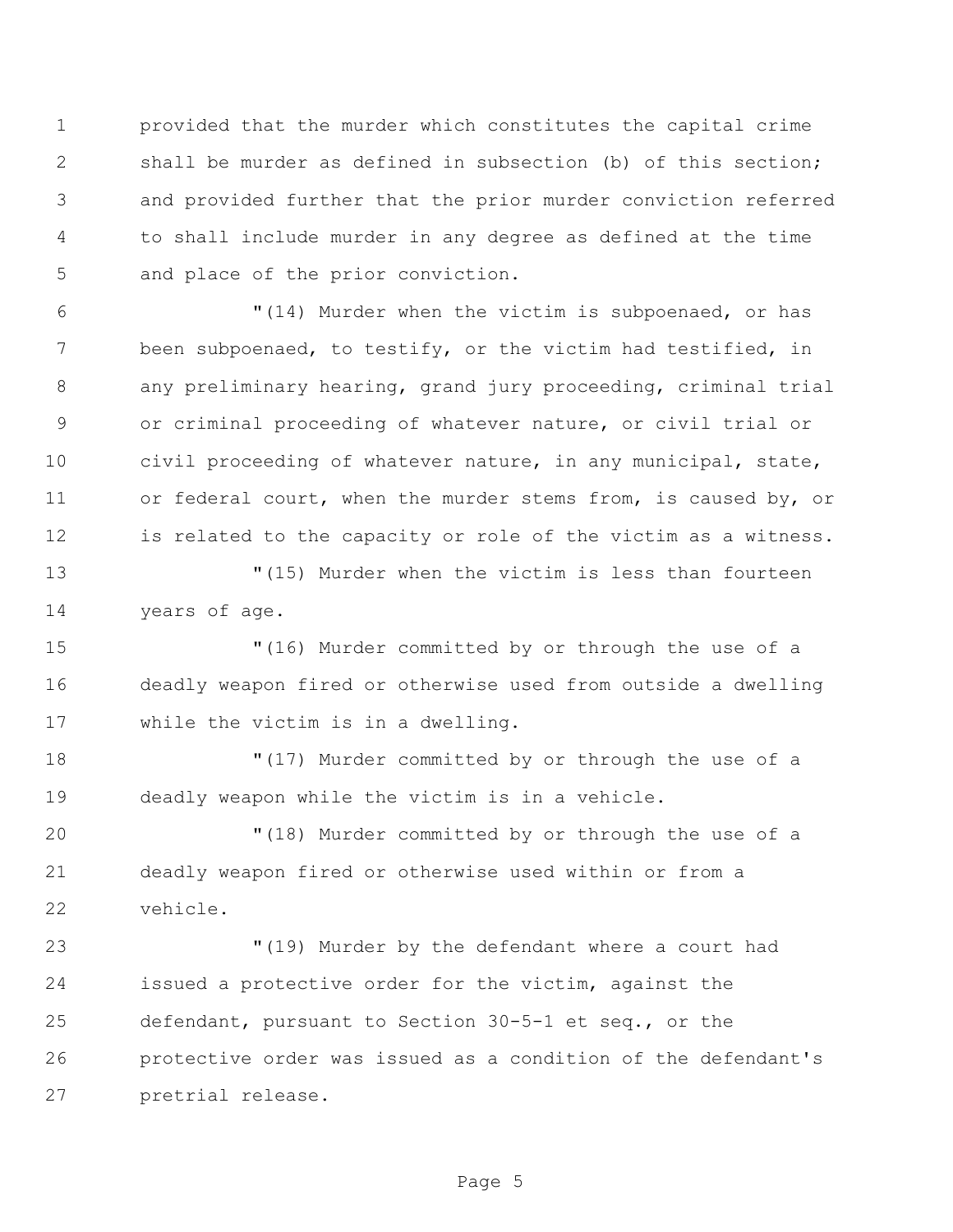"(20) Murder by the defendant in the presence of a child under the age of 14 years at the time of the offense, if the victim was the parent or legal guardian of the child. For purposes of this subsection, "in the presence of a child" means in the physical presence of a child or having knowledge that a child is present and may see or hear the act.

 "(21) Murder when the victim is a first responder 8 who is operating in an official capacity. For the purposes of this subdivision, "first responder" includes emergency medical services personnel licensed by the Alabama Department of Public Health and firefighters and volunteer firefighters as defined by Section 36-32-1.

 "(b) Except as specifically provided to the contrary in the last part of subdivision (a)(13) of this section, the terms "murder" and "murder by the defendant" as used in this section to define capital offenses mean murder as defined in Section 13A-6-2(a)(1), but not as defined in Section 13A-6-2(a)(2) and (3). Subject to the provisions of Section 13A-5-41, murder as defined in Section 13A-6-2(a)(2) and (3), as well as murder as defined in Section 13A-6-2(a)(1), may be a lesser included offense of the capital offenses defined in subsection (a) of this section.

 "(c) A defendant who does not personally commit the act of killing which constitutes the murder is not guilty of a capital offense defined in subsection (a) of this section unless that defendant is legally accountable for the murder because of complicity in the murder itself under the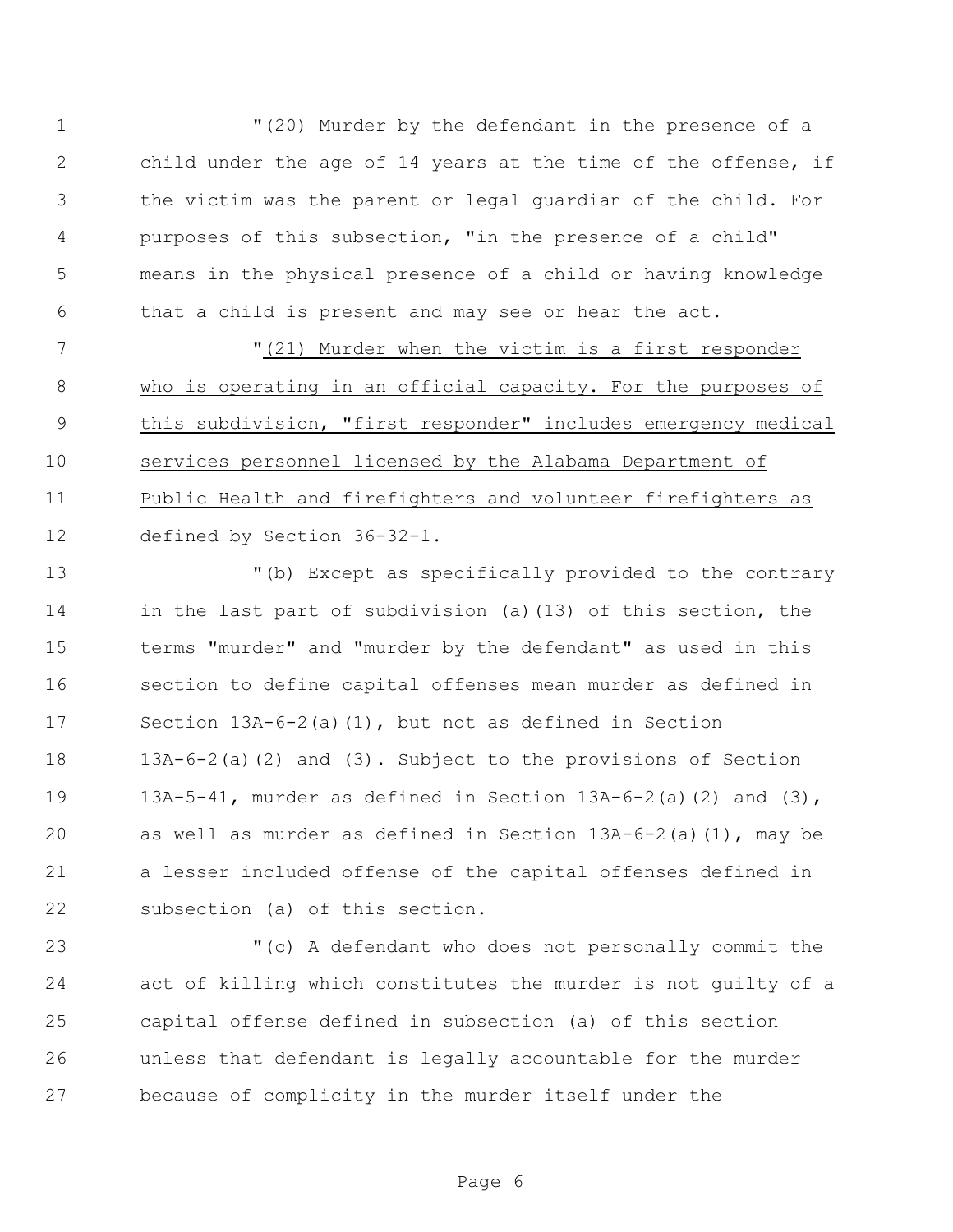provisions of Section 13A-2-23, in addition to being guilty of the other elements of the capital offense as defined in subsection (a) of this section.

 "(d) To the extent that a crime other than murder is an element of a capital offense defined in subsection (a) of this section, a defendant's guilt of that other crime may also be established under Section 13A-2-23. When the defendant's guilt of that other crime is established under Section 13A-2-23, that crime shall be deemed to have been "committed by the defendant" within the meaning of that phrase as it is used in subsection (a) of this section.

12  $\text{``}$  \\$13A-5-49.

 "Aggravating circumstances shall be any of the following:

 "(1) The capital offense was committed by a person 16 under sentence of imprisonment<del>;</del>.

 "(2) The defendant was previously convicted of another capital offense or a felony involving the use or 19 threat of violence to the person<del>;</del>.

 "(3) The defendant knowingly created a great risk of 21 death to many persons;

 "(4) The capital offense was committed while the defendant was engaged or was an accomplice in the commission 24 of, or an attempt to commit, or flight after committing, or 25 attempting to commit, rape, robbery, burglary or kidnapping;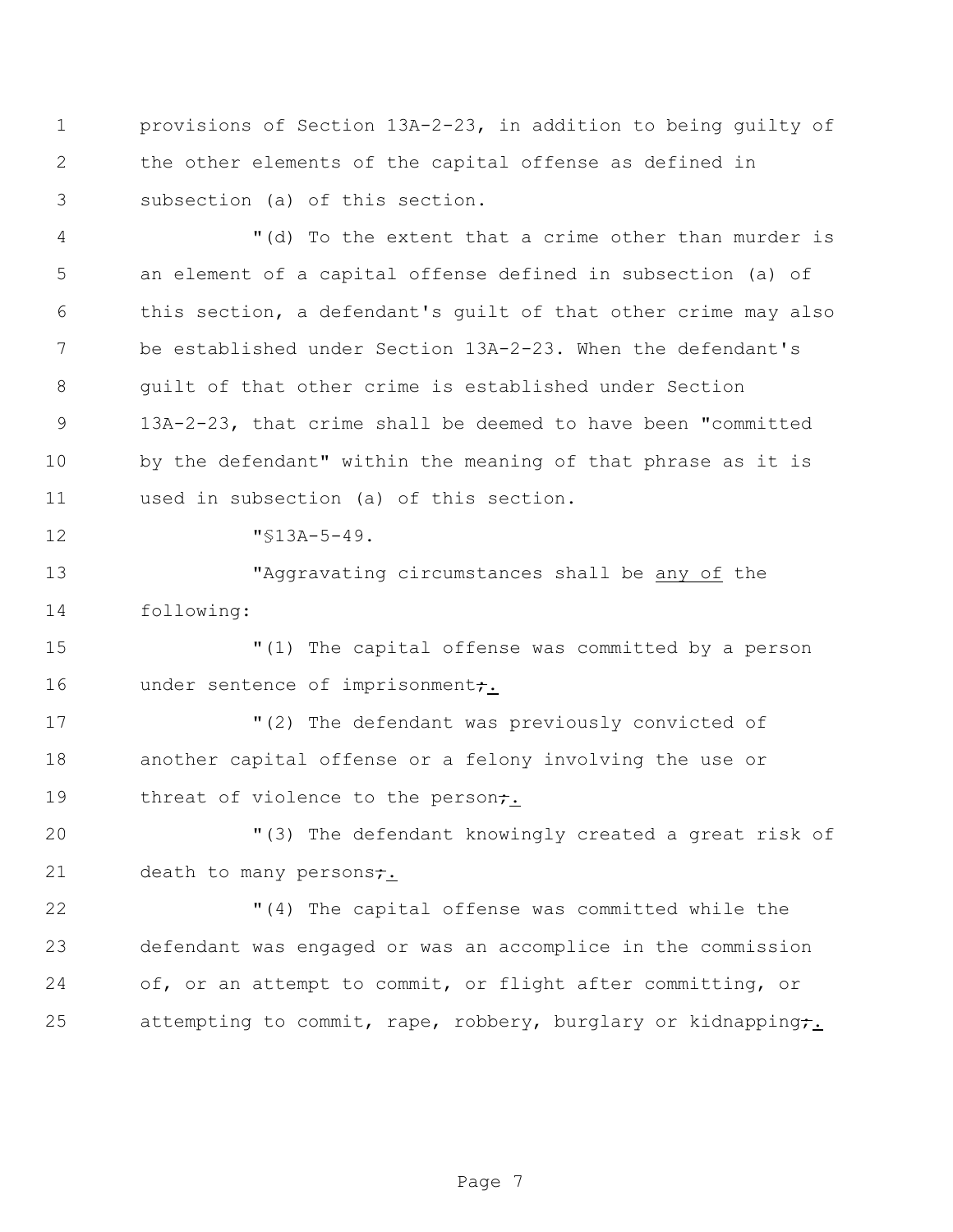"(5) The capital offense was committed for the purpose of avoiding or preventing a lawful arrest or effecting 3 an escape from custody; "(6) The capital offense was committed for pecuniary gain $\tau$ . "(7) The capital offense was committed to disrupt or hinder the lawful exercise of any governmental function or the 8 enforcement of laws<del>;</del>. 9 The capital offense was especially heinous, 10 atrocious, or cruel compared to other capital offenses; "(9) The defendant intentionally caused the death of two or more persons by one act or pursuant to one scheme or 13 course of conduct; "(10) The capital offense was one of a series of 15 intentional killings committed by the defendant<del>;</del>. "(11) The capital offense was committed when the 17 victim was less than 14 years of age<del>; or</del>. "(12) The capital offense was committed by the defendant in the presence of a child under the age of 14 years at the time of the offense, if the victim was the parent or legal guardian of the child. For the purposes of this subdivision, "in the presence of a child" means in the physical presence of a child or having knowledge that a child is present and may see or hear the act. "(13) The victim of the capital offense was any 26 police officer, sheriff, deputy, state trooper, federal law enforcement officer, or any other state or federal peace